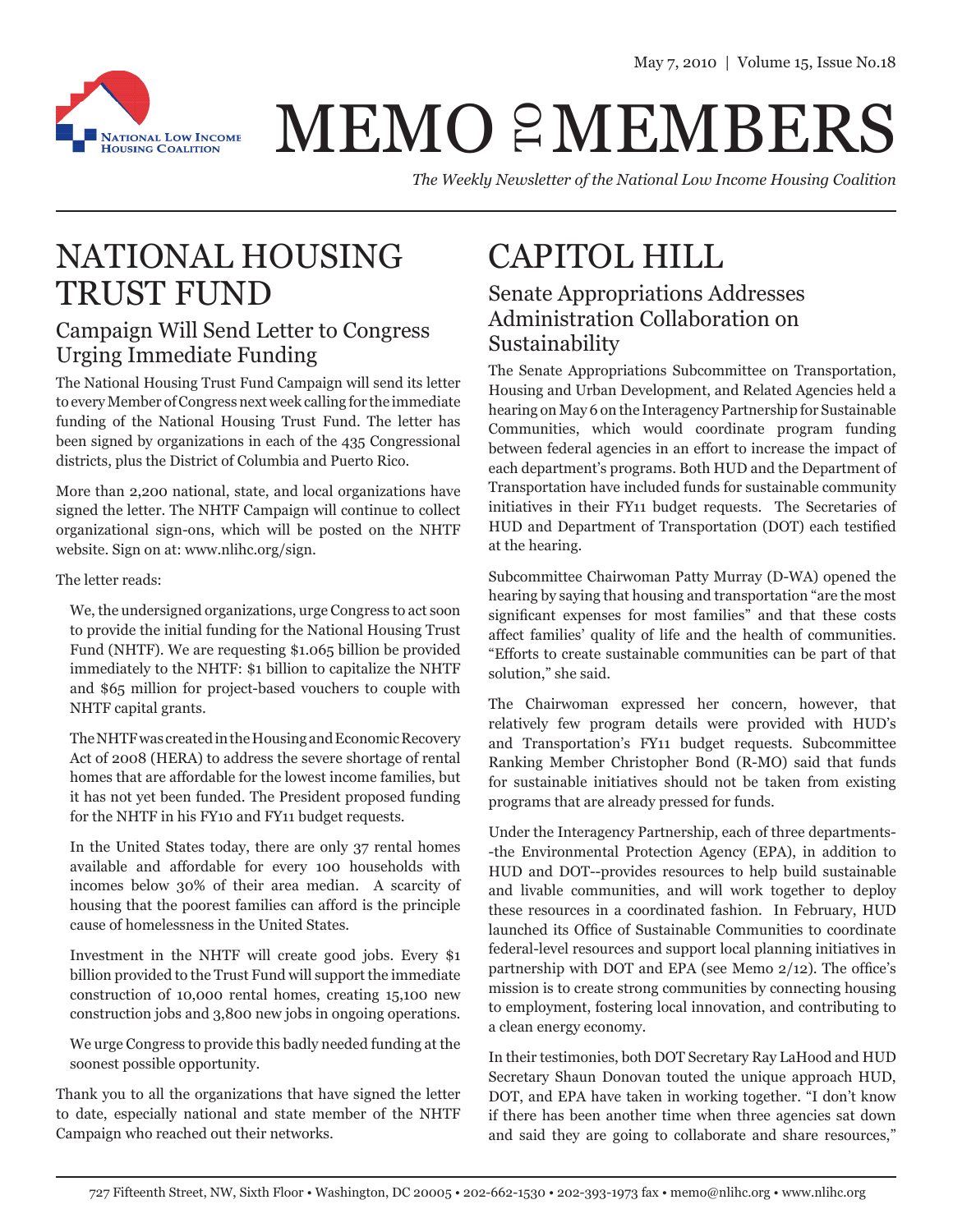# $\mathbf{MEMO} \ \mathcal{E}\mathbf{MEMBERS} \quad \substack{\text{May 7, 2010} \\ \text{Volume 15, Issue No. 18}}$

Volume 15, Issue No. 18

Secretary LaHood said. "It is time that the federal government spoke with one voice," Secretary Donovan said.

Secretary LaHood shared his findings from grassroots listening sessions and visits that he conducted in 80 cities in 35 states over the last 16 months, saying that the people he spoke to want more public transportation, more walkability, and less sprawl in their communities. The government needs a new approach to providing transportation options, he said, and must employ livable and smart growth principles in that planning.

Secretary Donovan said that low income people served in HUD's programs often have trouble accessing health care, grocery stores, and other services. He said he believes sustainable community initiatives can help to address those barriers.

Secretary Donovan discussed recent successes the departments have had in reaching their shared goals, including eliminating duplicative rules that prevented Weatherization program funding from reaching the maximum number of households possible, developing joint regional planning grants (see Memo 4/30), and bringing an energy-efficient mortgage product to scale through an innovation fund. HUD also worked with EPA on replacing outdated environmental reviews, which slowed or prevented the development of multifamily buildings, with an updated, state-of-the art review, the Secretary said.

Senator Bond stressed the importance of communities having a say in the planning process, and expressed concern that highway trust funds could be used for purposes other than highways. In response, Secretary LaHood reiterated the extensive feedback process that DOT has engaged in to find out exactly what communities desire. Some communities want road improvement and expansion, but others seek buses, trains, light rails, trolley cars, walking paths and biking paths. "People are sick of being in their cars and we are obliged to provide these [options]," Secretary LaHood said.

Secretary LaHood said further that the highway trust fund is currently funded in part through DOT general funds, not exclusively from the gas tax, and so all taxpayers have a vested interest in how those funds are applied, both to roads and other uses.

The Senate and House have not yet agreed to an FY11 budget resolution, the first step in the FY11 appropriations process. While the Senate Budget Committee passed an FY11 budget resolution (see Memo, 4/26), the House has not yet acted. Congress may begin considering appropriations bills after May 15 even if there is no final budget resolution at that time.

#### LIHTC Bill Introduced in Senate

Senator Maria Cantwell (D-WA) introduced legislation on May 6 to improve the low income housing tax credit (LIHTC) program. The bill, S. 3326, the Job Creation and Housing Act of 2010, would provide an exchange program for the 4% tax credit and expand the ability of investors to carry back tax credits. Both of these provisions have been sought by housing advocates, including NLIHC, as a way to reinvigorate the program, which has stalled during the financial crisis.

The 4% exchange provision is similar to the one included in H.R. 4687 and the carryback provisions are similar to provisions in H.R. 4109 and S. 3141 (see Memo, 3/18). A more limited 4% program was included in the House-passed Small Business and Infrastructure Jobs Tax Act of 2010. The 4% exchange program in S. 3326 differs from the one in the Jobs Act. The provisions in the jobs bill would not be available to nonprofit developers and would require that projects be placed in service by the end of 2010; these limitations are not in S. 3326. Thus, advocates are seeking to have language similar to that in S. 3326 and H.R. 4687 included in any final legislation (see Memo, 4/2).

S. 3326 was referred to the Senate Finance Committee. Senators Barbara Boxer (D-CA) and John Kerry (D-MA) have cosponsored the bill.

#### Clarification

Last week's Memo reported on testimony of the Council of Large Public Housing Authorities (CLPHA) at the House hearing on public housing preservation (see Memo, 4/30). CLPHA would like to clarify its position on one-for-one replacement: CLPHA supports the goal of one-for-one replacement housing that utilizes local flexibility for hard units and vouchers, as long as there are sufficient funds to provide one-for-one replacement.

## DISASTER RECOVERY

#### NLIHC President Sheila Crowley to Testify on Stafford Act Reform

Disaster Recovery Subcommittee Chairwoman Mary Landrieu (D-LA) of the Senate Homeland Security and Governmental Affairs Committee will hold a hearing titled "Stafford Act Reform: Sharper Tools for a Smarter Recovery." NLIHC President Sheila Crowley is among those testifying; she will focus on the need for federal disaster recovery efforts to better address temporary housing and case management needs.

The hearing will consist of two panels, with the first panel to include testimony from FEMA Administrator Craig Fugate and Deputy Inspector General of the Office of Emergency Management Oversight Matt Jadacki. Testifying with Ms. Crowley on the second panel will be David Maxwell, president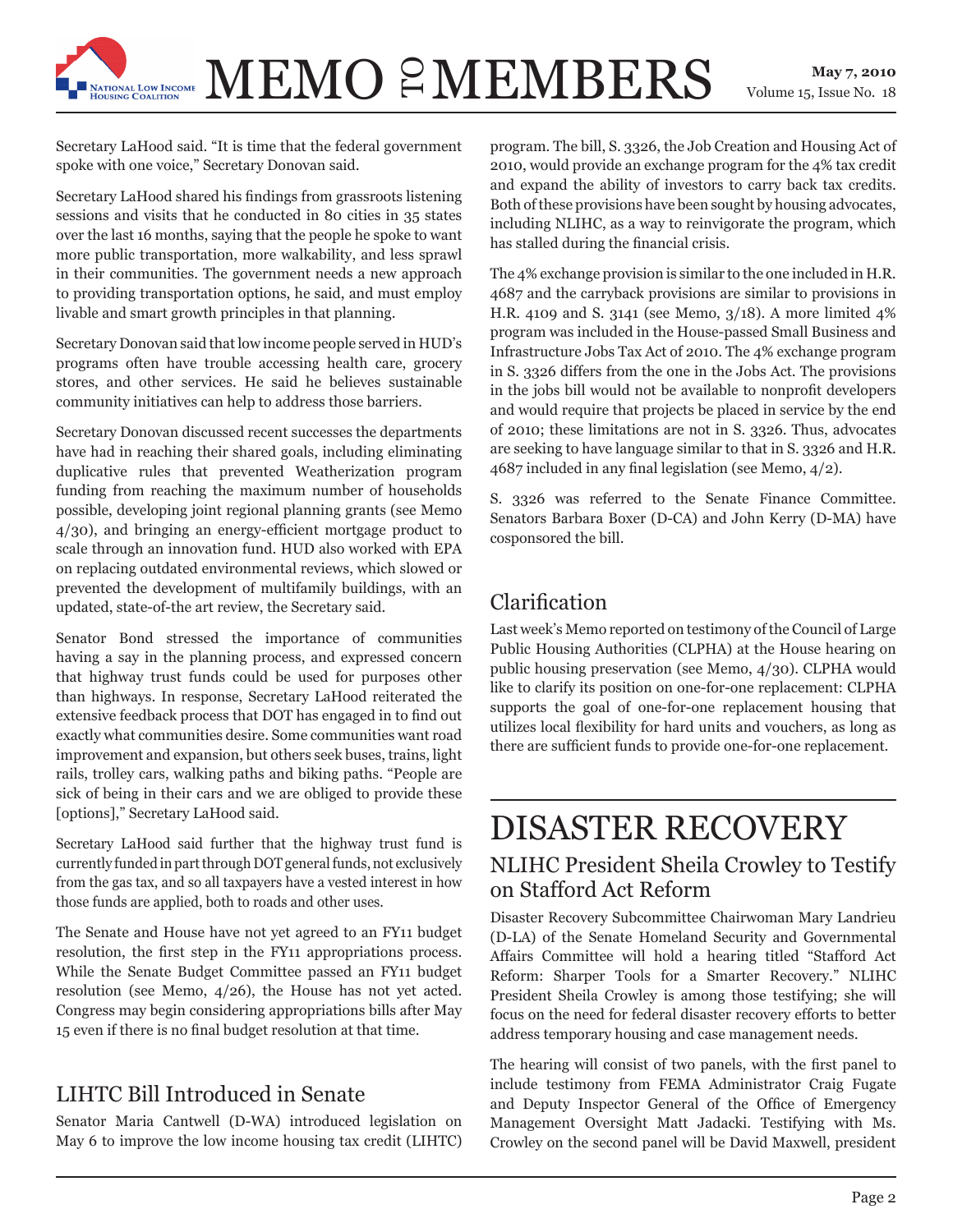

 $\mathbf{MEMO} \ \mathcal{E}\mathbf{MEMBERS} \quad \substack{\text{May 7, 2010} \\ \text{Volume 15, Issue No. 18}}$ 

of National Emergency Management Association on behalf of the Stafford Act Coalition, and Charleston, SC, Mayor Joseph Riley, Jr., representing the United States Conference of Mayors.

The Robert T. Stafford Disaster Relief and Emergency Assistance Act (Stafford Act) was last revised in 2006. Since then, advocates have called for additional reform to deal with problems that legislation did not address. Senator Landrieu is expected to hold additional hearings this summer to further examine disaster recovery reform efforts.

The hearing will take place at 2:30 pm on May 12 in room 342 of the Dirksen Senate office building.

## RESOURCES

#### Report: Likely Rise in Elderly Homeless Requires Greater Federal Commitment

Homelessness among the elderly will likely increase by 33% over the next 10 years, and more than double over the next 40 years, according to a recent projection released by the Homelessness Research Institute. This projection is part of a paper examining the impact that elderly homeless will have on homeless providers and housing organizations. The paper also finds that the primary "pathway" toward homelessness for the elderly is from stable housing to a loss of housing due to job loss, health problems, and the disintegration of relationships, as well as the generally decreasing availability of public assistance programs.

The report concludes that because older Americans are economically vulnerable to homelessness, they require more preventive action, including the support that comes from federal programs. "Federal housing programs are fundamental in reducing the economic hardship experienced by the elderly whose only income is often Social Security and/or Supplemental Security Income," the authors note. The increase in the elderly population will require additional federal resources and programs to increase the supply of affordable housing; create permanent housing with supportive services for the chronically homeless; and conduct further research to better understand homelessness among the elderly.

Nationwide, the number of homeless senior citizens is currently 44,172; the authors estimate that this number will grow to 58,772 by 2020 and to 92,572 by 2050. The authors base their projection of increasing homelessness among the elderly on the Census Bureau's projection of the increase in the elderly population through 2050 and the assumption that the percentage of those over 65 living in households earning half of the poverty level or less will remain at roughly 2%, as it has since 1975. They reach their projected number of homeless seniors by

applying the current proportion of elderly individuals in deep poverty who are homeless, 1 out of 22, to the projected increase in elderly people in deep poverty.

This article is part of a larger series on the demographics of homelessness from the Homelessness Research Institute, the research and education arm of the National Alliance to End Homelessness.

The report, Demographics of Homelessness Series: The Rising Elderly Population is available at www.endhomelessness.org/ content/general/detail/2698

#### Updated Legislative Fact Sheets Available

NLIHC has updated many of its "current issues" fact sheets and its priority legislation chart, based on recent legislative activity and policy outlooks. NLIHC fact sheets track legislation related to the Coalition's 2010 policy agenda, including the national housing trust fund, vouchers, public and assisted housing preservation, budget and appropriations, Gulf Coast housing recovery, renters in foreclosure, low income housing tax credits, climate and green housing, and housing plus services issues. Access the updated information at: http://www.nlihc. org/template/page.cfm?id=228

## NLIHC NEWS

#### NLIHC Welcomes Research Intern

Ivis Garcia Zambrana has joined NLIHC as a summer research intern. Ivis has graduated with dual master's degrees in community and regional planning and Latin American studies from the University of New Mexico. This fall she will begin her doctoral studies with the Urban Planning and Policy department at University of Illinois at Chicago. Her interest in affordable housing largely stems from her work as a city planner in the San Francisco Bay Area and from growing up in Puerto Rico, where nearly half of the population lives below the poverty line.

#### NLIHC Seeking Fall Interns

NLIHC is now accepting resumes for Fall 2010 intern positions. Interns are highly valued and fully integrated into the staff work of NLIHC. We seek students passionate about social justice issues, with excellent writing and interpersonal skills. The positions available are: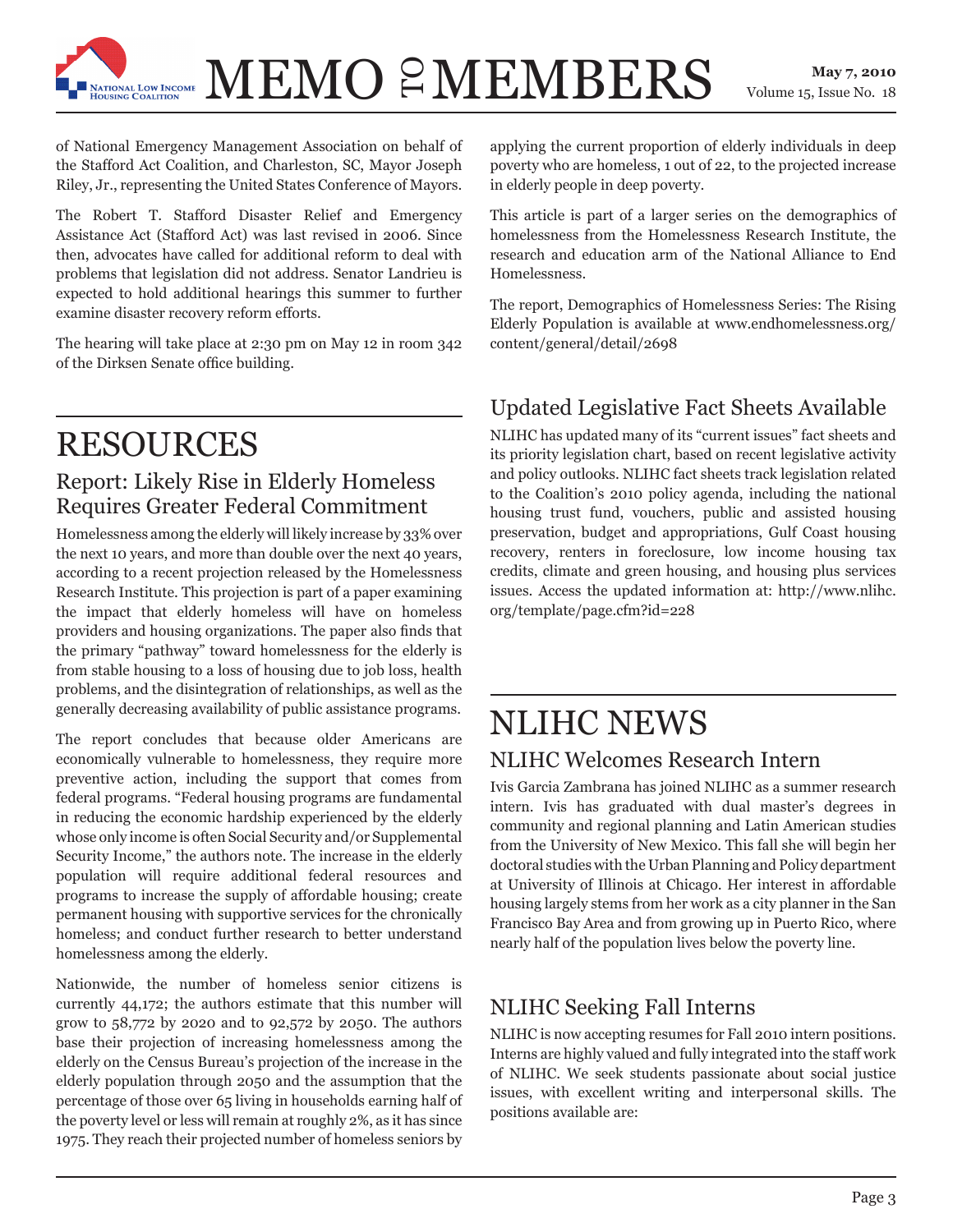## $\mathbf{MEMO} \ \mathcal{E}\mathbf{MEMBERS} \quad \substack{\text{May 7, 2010} \\ \text{Volume 15, Issue No. 18}}$

Volume 15, Issue No. 18

**Communications Intern.** Assists in the planning of NLIHC's annual media awards, the preparation and distribution of press materials, and on website and social media networking projects. Also responsible for daily maintenance of the media database and the tracking of press hits.

TIONAL LOW INCOME

**Policy Intern.** Tracks new legislation, attends and summarizes Congressional hearings for weekly newsletter, participates in visits to Congressional offices and develops materials for use in lobbying the House and Senate to accomplish NLIHC's mission. Updates the Congressional database.

**Outreach Intern.** Assists with grassroots organizing efforts for the National Housing Trust Fund Campaign and other legislative campaigns. Assists with membership recruitment/ retention efforts and internal database upkeep.

**Research Intern.** Assists in ongoing quantitative and qualitative research projects, writes weekly articles on current research for NLIHC newsletter, attends briefings, and helps staff respond to research inquiries.

All interns will contribute articles to our weekly newsletter, Memo to Members, and perform other duties as assigned. A small stipend is available.

In their cover letters, interested students should specify which position/s they prefer. The cover letter and resume should be sent to:

Bill Shields, Vice President for Operations

National Low Income Housing Coalition

727 15th Street NW, 6th Floor

Washington, DC 20005

or via email to bill@nlihc.org or fax at 202-393-1973. Please call 202-662-1530 x 232 with any questions.

#### NLIHC 2010 Advocates' Guide Available for Order

NLIHC's 2010 Advocates' Guide to Housing and Community Development is now online and available for purchase in book form. The Guide contains updated chapters on 70 housing and housing-related programs and issues, from the National Housing Trust Fund and the Housing Choice Voucher program to the mortgage interest deduction and the Federal Housing Administration. Each chapter provides a program history and description as well as information on what advocates need to know now about current program issues. As applicable, advocates are also provided with information on what to say to legislators and with tips for making the program work well at the local level. In addition, the Guide's appendices provide information on Congress, the Administration, and the policymaking process that is designed to help advocates weigh in on housing programs and issues.

New articles for 2010 include an overview of housing need and tips for accessing NLIHC resources as well as chapters on the Homeless Prevention and Rapid-Rehousing program, intergenerational housing, and service coordinators in multifamily housing.

The Advocates' Guide can be accessed at http://www.nlihc. org/doc/2010-ADVOCATES-GUIDE.pdf. Copies of the book are available for purchase, for \$40 for non-members and \$25 for members. Bulk rates are available for advocates wishing to distribute copies more broadly; email khara@nlihc.org for details.